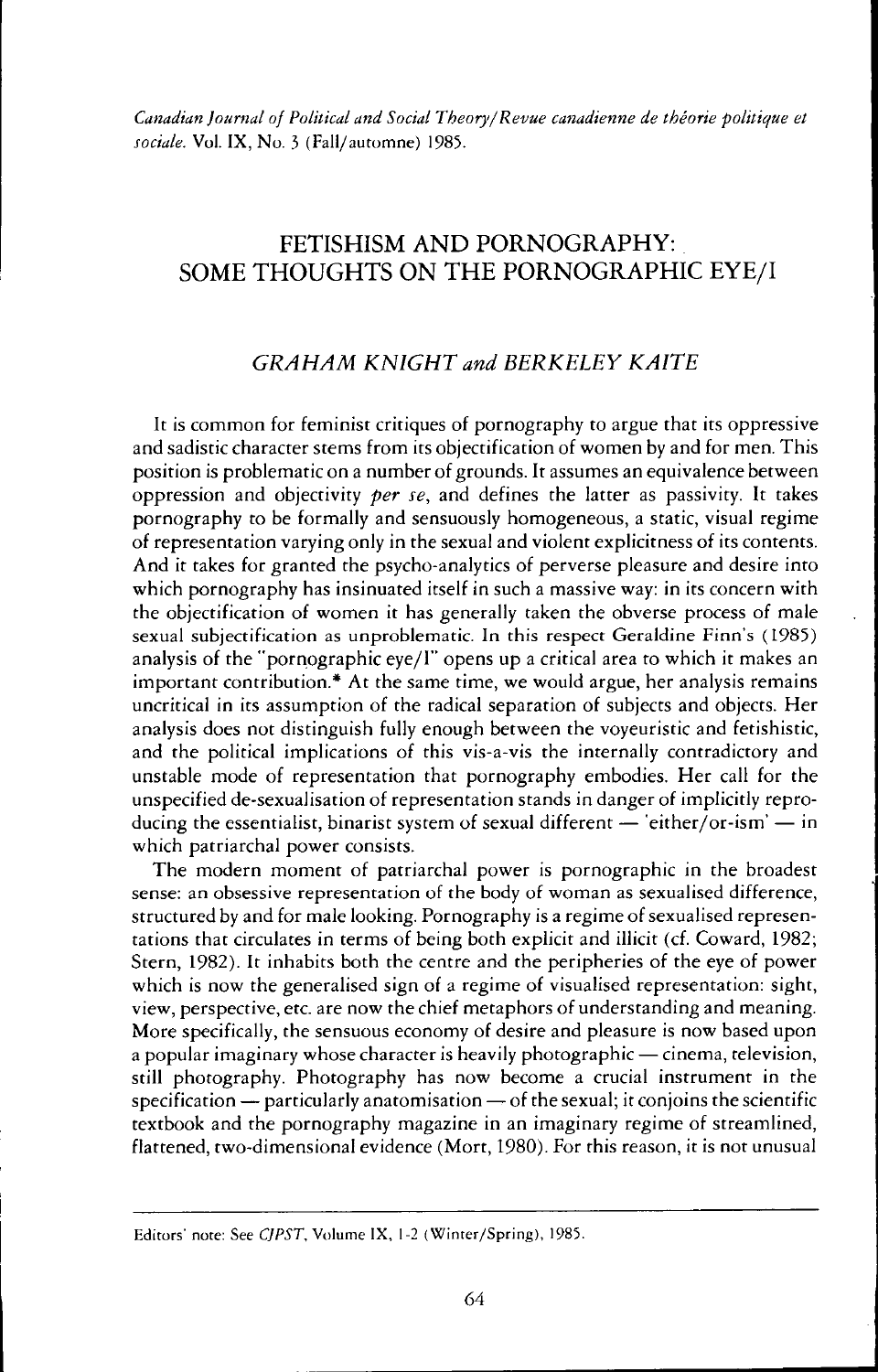that the struggles against pornography, from Right and Left, sexists and feminists, has been concerned foremost with photographic representation. Photography is now the quintessential method of representational production: its appeal to a 'natural' realism and fidelity, its effect of present absence, and, at least in the case of still photos, its capacity to freeze movement and flux for closer scrutiny endow it with a revelatory force (cf. Ellis, 1982) . From the outset, the camera has been associated intimately with the eye of power (Sontag, 1977).

It is a revelatory force, however, that often threatens to overwhelm and supplant its object. Photographic realism is a cultural rather than natural code, but one that is able nonetheless to further the mystification of power and ideology as 'natural' in a seemingly effortless way. The photo effect of present absence, particularly strong in the case of still photography, generates an association with death and enervation (Coward, 1982). And the ability of still photography to freeze the mobile constructs something that otherwise was not as such . The capacity for close scrutiny that still photography promises is often an empty one: we seldom gaze at a photo for longer than a few seconds; we are more likely to glance at it in <sup>a</sup> transient and casual, rather than fixed and intensified, way. Moreover, <sup>a</sup> still photograph is rarely presented for our look without the accompaniment of words (a caption, a story) and other photographs (a sequence of related images, an imaginary textuality) which help to anchor meaning and manage the look's alienation (Burgin, 1982a, 1982) . Looking at photography is not unproblematic or undifferentiated, and in this respect it is not altogether clear that there is just <sup>a</sup> single "pornographic eye" or that it translates unproblematically into a "pornographic I".

Feminist critique has argued that pornographic objectification reproduces male domination (if not in fact inciting male hatred of and violence toward women) through the operationalisation of three codes of photographic representation: fragmentation, submission, and availability (Coward, 1982). The code of fragmentation refers to the way close-up photography is used to 'reduce' the models' bodies  $-$  and by extension the body and person of women in general  $-$  to sexualised fragments, genitals, buttocks and breasts in particular, <sup>a</sup> practice that is seen to be 'de-humanising'. Submission refers to the way female models are positioned to connote their submission to male desire and pleasure . Women are posed in prone or suppine positions on beds, couches, or the ground; when not returning the look directly to the reader, they avert their eyes coyly; and the written captions that accompany the photo sequences dwell obsessively on the model's desire to submit pleasurably to phallic power. This is compounded by the'death' aspect of the photo effect, particularly in displays of women's bodies 'draped' over furniture or lying limp and lifeless on the ground. Availability refers to the way in which the models are portrayed as permanently and highly sexualised, as having no other character than their sexualised desire: the way in which they return the viewer's look in an inviting and/or alluring way, the body posed in a way that signifies a simulated if not parodic ever-readiness for sex.

The operation of these codes is not exclusive to pornography in the formal sense. They are at work in other forms of popular imaginary representation, such as advertising, whose function is the sexual fantasisation of commodity desire . In this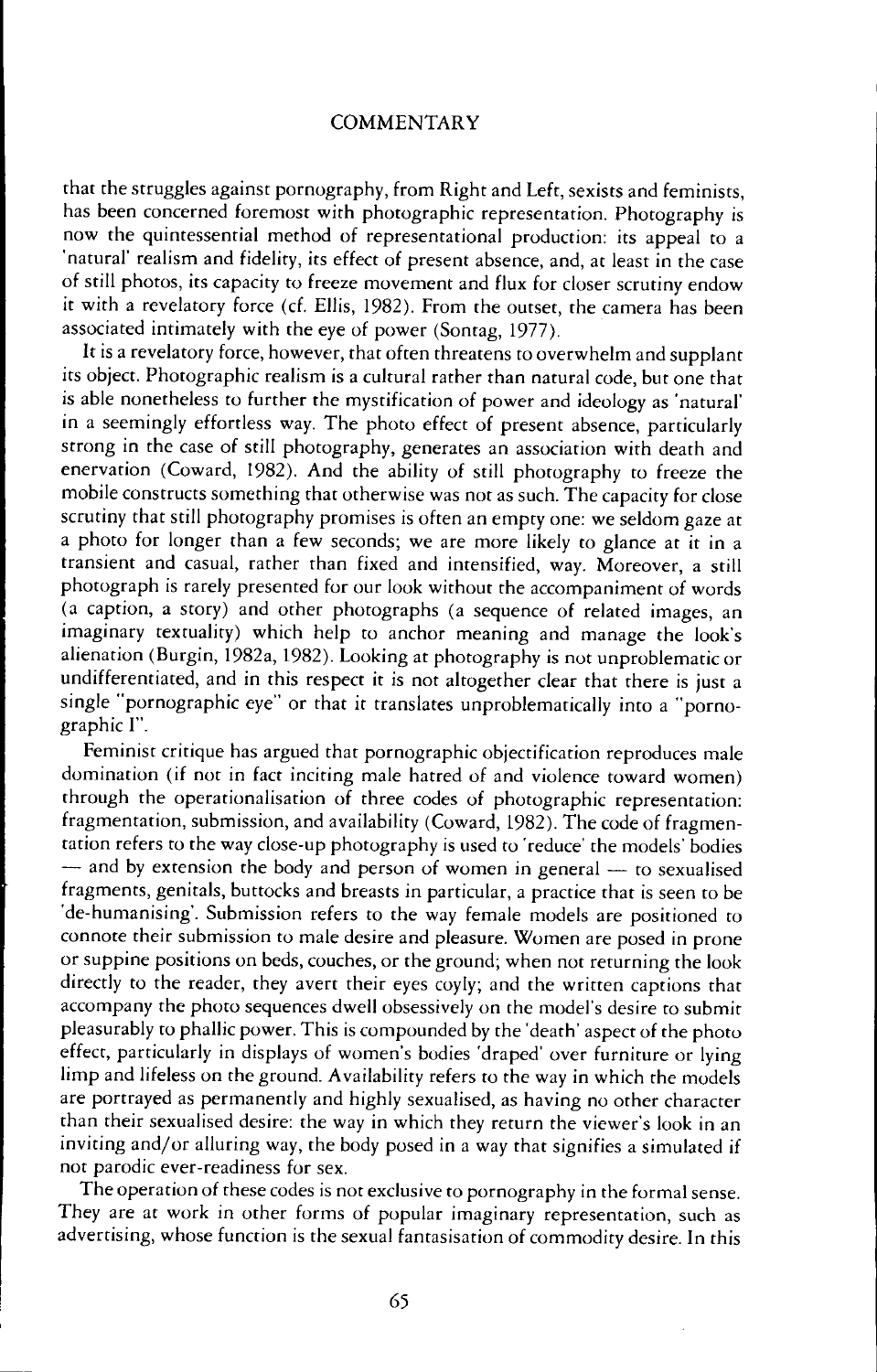# KNIGHT/KAITE

respect, it is more <sup>a</sup> case of their having become intensified in certain ways in popular pornography. Nor is their operation necessarily unproblematic. The critique of fragmentation implies, obversely, <sup>a</sup> naturalistic equation of the 'whole' person with the 'whole' body which is an equally ideological and powerful assumption. It relies upon a humanism that generally occludes recognition of its own historical and political conditions of possibility, and ultimately rests upon the dominant ideology of the body as the objective labour-power of the subjective will that inhabits it and controls the alienation of its capacities As elements of <sup>a</sup> larger ideology, moreover, these codes cannot be assumed to function in <sup>a</sup> necessarily coherent and integrated way. Submission and availability, for example, may operate in such <sup>a</sup> way that the latter no longer complements but begins to overwhelm the former. Sexual availability may be signified in <sup>a</sup> way that connotes active sexual initiation, and threatens to overcome the objectified passivity implicit in the code of submission. The three codes, finally, are not exhaustive of the textual organisation of porno, nor are they fully determinant of how the photographs are read . This is also dependent on the sexualised subjectification of the reader, and the way looking is a differentiated activity whose effect is produced in the plays and counter-plays of power-in-ideology.

In his analysis of pleasurable looking  $-$  scopophilia/the scopic drive  $-$  Freud (1962) provides <sup>a</sup> way to analyze these contradictions in terms of the functions of the look as both objectification and identification (subjectification) . The former consists in the submission of another as the object of <sup>a</sup> controlling and inquisitive gaze, the condition of which is the generation and maintenance of a separation between the looking subject and the object looked at. It is this function of looking that liberal and radical feminist critiques have largely concerned themselves with, equating objectification per se with oppression, degradation and de-humanisation. Identification, on the other hand, cuts across and threatens to reduce the separation of viewing subject and the object viewed. It is a process whereby aspects of the other are appropriated by the looking subject as conditions for the latter's modelling of the self. In this regard, the other becomes the mirror of self-desire, the instrument of the socialisation (through misrecognition) of the self under the sign of self perfection. Although the two processes - which in more generalised terms apply to our relationship to any form of representation, and the way meaning and sense are thereby produced  $-\text{cut}$  across one another, they also complement one another: some degree of each is necessary for the other to function . As such, their relationship in any particular instance may be unstable and mobile: the look may oscillate freely between them without achieving any permanent resolution.

Both functions, in psycho-analytic terms, are fundamentally sexual, objectification resulting in pleasure from the fantasized control of the other, identification in narcissism and auto-erotic pleasure. In this respect, they overlap with the *distinction* between voyeurism and fetishism, a distinction that has been the basis for theoretical elaboration of the question of male looking and female exhibitionism in recent textual critiques of pornography. These have been greatly influenced by Mulvey's (1975) re-working of Freud in her theorisation of the look in classical Hollywood cinema . Both modes are organised in terms of the threat to male dominance posed by female difference; both are concerned to manage that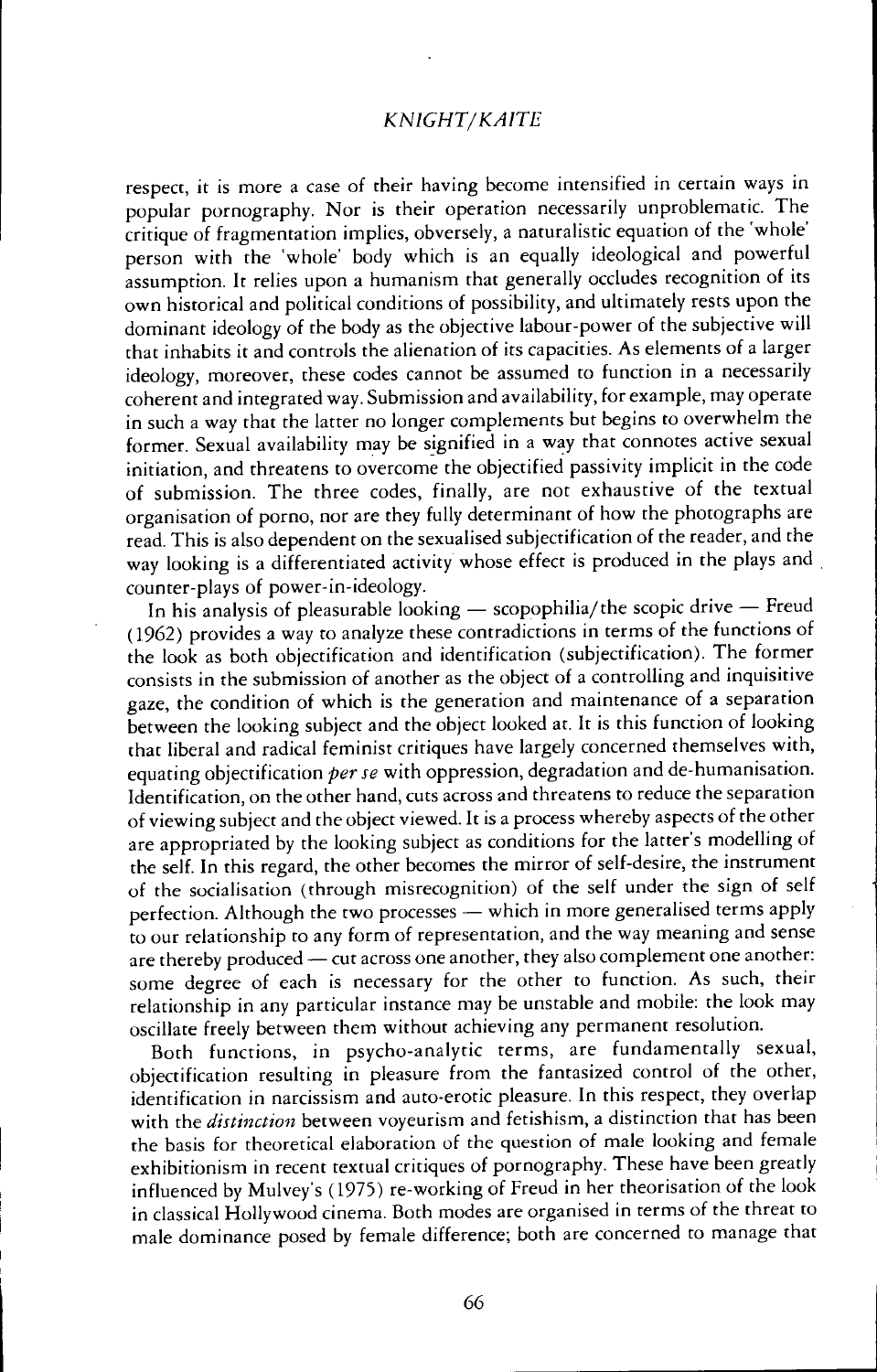threat, but do so in quite different ways. Voyeurism organises the male look at the sexualised female image in <sup>a</sup> separated, sadistic way: woman is punished for her sexualised difference . It does this through narrative; it is a mode of looking that seeks narrative development and change in which woman's sexuality is given a certain range to disturb and disrupt, and then contained by returning her to a subservient role for closure. Fetishism, on the other hand, seeks to manage sexualised difference by collapsing the distance between viewer and viewed, by short-circuiting narrative development in an obsessive cycle of repetitious representations, by replacing distanced curiosity with immediate fascination, and by displacing woman' sexuality onto some fetish object (through metonymy or metaphor). Where voyeurism seeks to punish, fetishism seeks to disavow.

Mulvey's theorisation has been criticised on the grounds that it is asymmetrical: while voyeurism is seen to accentuate a sadistic objectification of woman, it remains unclear whether fetishism accentuates identification and narcissism, and how it relates, in turn, to the question of sexual and gender domination. This stems from an uncritical acceptance of the sexual/gender separation of male/looking as active and female/exhibiting as passive. Rodowick, for example, attempts to complement the separation by proposing that fetishism not only accentuates identification, but also masochistic desire, thus raising the question of how male looking could "signify both the exercise of power and submission to power" (1982: 7). This does not deny that male looking entails the reproduction of sexual and gender domination, but it does raise the possibility that this is achieved in a complex way riven with tensions and cross-currents that interrupt objectification, and collapse it into self-desire. The implication of this is that the textual organisation of the imaginary representation is not unidimensional in the way it structures the reading, but allows an oscillation between modes of looking, and complicates the separation and functioning of both.

The theorisation of "fetishistic scopophilia" is particularly pertinent to the critiques of pornography whose textual composition is heavily invested with fetishistic elements. This is especially so for 'softcore' pornography where the typical photographic text is organised in terms of a highly repetitious sequence of about six or seven poses of the same woman, or two women together, in a sexualised display. These fetishistic investments have recently become intensified as the photography has become more genitally explicit, as compared to the topless or nude pin-up of the 1950s and early 1960s. This increasing explicitness also involves an emphasis on the representation of sexual pleasure on the part of the models, as in the scenarios of masturbation, lesbianism, and heterosexual congress in which male as well as female models are present. This latter is increasingly common, not only in 'hardcore' pornography where the male is seen as explicitly phallic and penetrating, but also in 'softcore' where the representations are more literally simulated.

As Ellis (1980) has noted, these changes signify textually the growing importance of female sexual pleasure as a predominant fetish in addition to the object-fetishes that circulate more directly around the woman's sexualised body zones (underwear, shoes, etc.) . More importantly, they signify the importance of the woman's face as the signifer of this pleasure, <sup>a</sup> face that combines the look with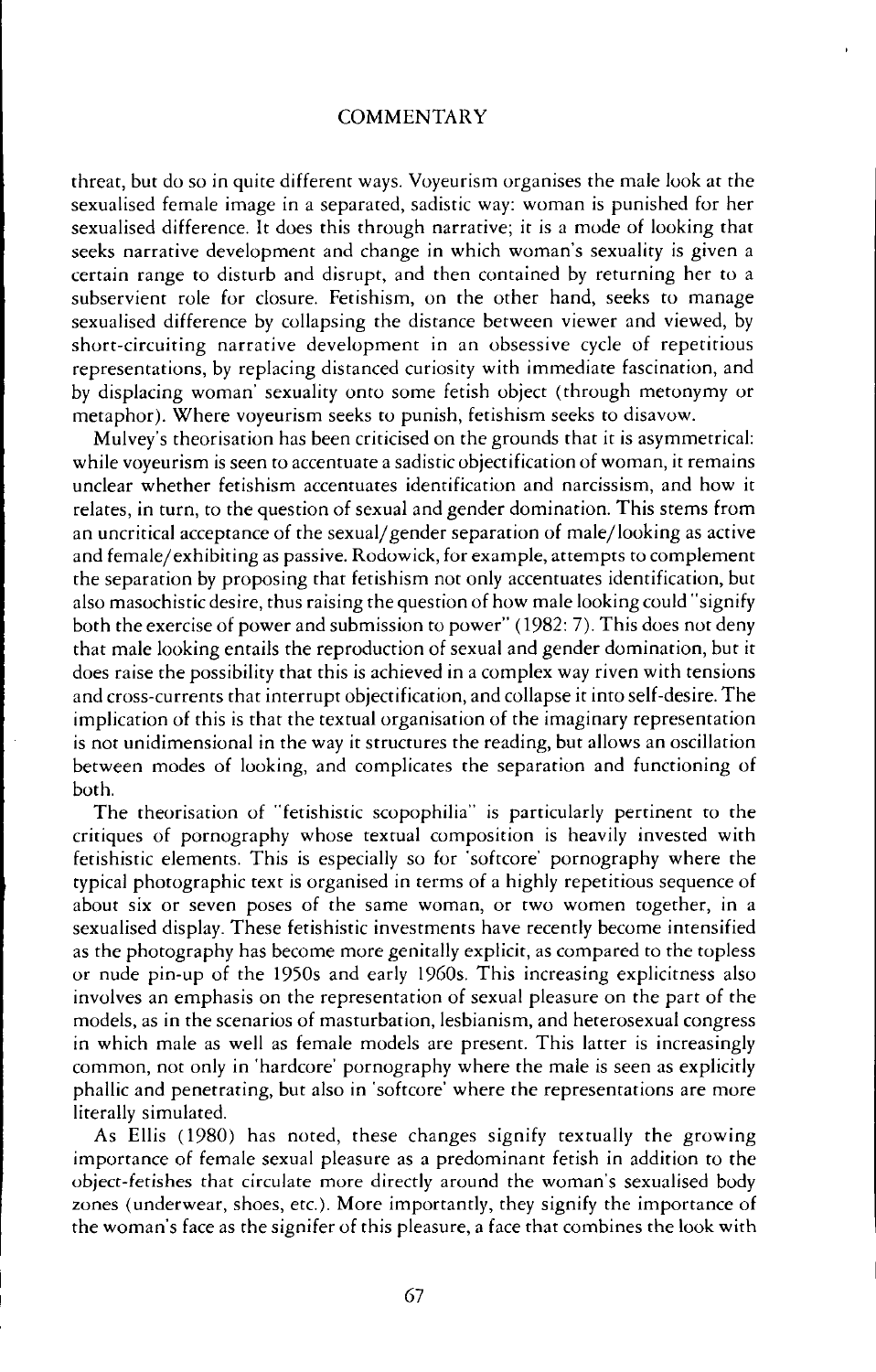#### KNIGHT/KAITE

object-fetishism (make-up, glossy lip-stick) . The critique of pornographic fragmentation has generally overlooked this development with its emphasis upon close-up genital display, but it is the case that the pornographic woman is dually fragmented in her fetishised display, to both the genitals and the face  $-$  whether the latter is that of the look returned to the viewer in an inviting way (usually found in single model displays), or the averted look of pleasure (more common in couple or group displays). This mode of representation is not that of a pure object, but of the subject-object of the ideology of value: the willful subject who rationally objectifies her/his capacities (body) as labour-power, the subject whose self-objectification is the moment of its subjectivity, the object whose objectivity is never shown or seen entirely as the product of another.

Pornography dwells on its object's will and desire, and their activation in the service of absent pleasure. The willfulness of the fetishised look is the imaginary dimension of pornography's obsession with the complicity of the woman in the display of her sexualisation. It is complemented by the written captions or stories - written either in the anonymous third person, or the first person of the woman - that address themselves directly to the photography, and reassure the reader of the model's self-sexualisation in the service of her own pleasure and desire . Like bureaucracy, pornography entails <sup>a</sup> system of power that concerns itself endlessly with fostering, inducing, and encouraging the will, consent and participation of those on whom it is exercised. This obsession with the subjectivity of its object means, obversely, a silence about the objectivity of its subject: the will of the male, as viewer and model, is taken-for-granted as the universal desire to subject the woman to the power of phallic pleasure.

In a fundamental sense, then, pornography is about the objectification of its subject  $-$  phallic power. But this "phallic economy" (Baudrillard, 1976) operates under profoundly contradictory conditions where sexual difference is both necessary for and threatening to the reproduction of power. As in the political economy generally, phallic power grows in inverse proportion to its effectiveness In psychoanalytic theory the fetish represents the male subject's disavowal of the contradiction between his knowledge of woman as lack of the phallus and his belief that this isn't the case (in defence of the threat of castration that difference presents) (cf. Freud, 1961). The fetish manages this contradiction, not by the direct repression of knowledge or belief, but by endowing belief with the security of a substitute signifier, and submitting the real thus to desire . For this reason, as Baudrillard  $(1976)$  stresses, the fetish operates preferably on the site  $-$  the woman's sexualised body - where the very threat of difference (phallic lack and the danger of castration that this poses) is inscribed. Disavowal differs from direct repression in that knowledge and belief remain to some extent co-present for the subject: on the one hand this enables difference to persist as the basis of power, on the other it assists in mitigating the threat that difference also poses. Yet, it is profoundly unstable in its effects: by endowing the woman with a substitute phallus, by the very practice of disavowing rather than directly repressing difference, the pornographic object, the fetishised figure of woman, is incorporated into, made into an extension of the looking subject.

It is in this respect that porno's heavily fetishistic investments signify its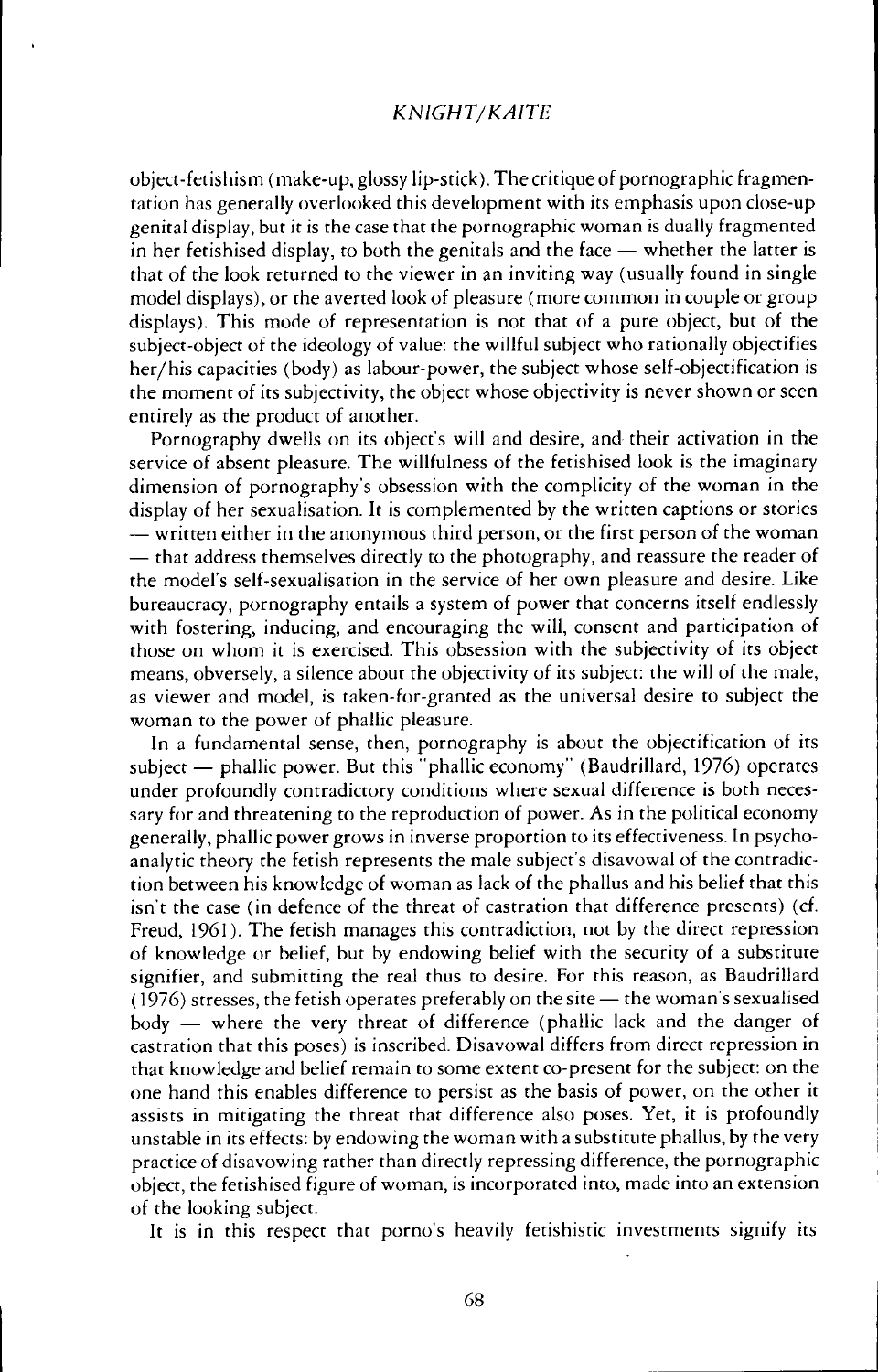narcissistic character. The look of desire returned to the viewer in an alluring way or of pleasure averted in an indifferent, aloof manner, the model's slim, erect, phallic body, the shininess of the bodies, props, and paper on which the images are printed, all signify a certain specular fascination which, as in the original myth of Narcissus, conflates representation with the real and another with the self It is also in its narcissistic effect, however, that pornography becomes <sup>a</sup> 'tactile' medium, extending outside the exclusively fixed, visual mode of representation to which the objectivist critique normally consigns it. To be sure, the fetishistic character of pornography is initially striking in a specular way, but that specularity is, homologously, its tactility. The shine of pornography is at once its smoothness to the touch: self-touching, phallic self-celebration. Hence two common features of pornographic representations: women touch themselves and each other, particularly in a gesture of stroking or carress, whereas men do not; and, in the case of hardcore, close-ups dwell upon phallic *partial* penetration in which the woman's body appears as an extension or outgrowth of the phallus. The fetish no longer simply endows the woman's body with <sup>a</sup> substitute phallus, but rather transforms it into an extension of the phallus (Baudrillard, 1976) . Pornography's objectification of women becomes, in this respect, its objectification of the phallus, the very moment of male sexual subjectification.

Pornography operates not on the basis of radically objectifying women, but on the ideology of doing so. It offers a promise that is thwarted not only because, as representation, it is an illusion in contradistinction to the real  $-$  "perpetuat(ing) an ideal of masculinity which cannot be realised in practice  $-$  i.e. with real women in the real world" (Finn,  $1985.88$ )  $-$  but also because, as real representation, it is internally contradictory, incapable of realising its ideology within itself. Pornography's "ideal of masculinity" is <sup>a</sup> phallic economy whose power requires an objectivity of difference it cannot, at the same time, bear. Economy, phallic or political, that is governed by the law of value seeks to submit the particular, the ambivalent to the general, the equivalent. The effect of this, however, is to disrupt the separation of subjects and objects that it sets in motion Objects, once produced, break away and circulate independently of the subjects that produced them. This is fetishism's other side: the capacity of objects to become detached from their conditions of production, to act as if they were subjects, and to reverse the process of objectification back upon those who supposedly control it and derive their power from it . Any fetishism of objects requires <sup>a</sup> fetishism for subjects, and vice versa.

Critiques of pornography that take objectification as the exercise of linear power generally overlook this inversion and its implications . But within it lies the punitive, sadistic character of porno. Male looking seeks to realise a pure, imaginary objectification of the female, but this is thwarted and contradicted On the one hand the unstable separation of objectification and identification detaches the woman as actively, willfully self-sexualising. Her pleasure and desire are circulated in a way that passes from simulation to parody, from mock-up to mockery: her exaggerated posture and excessive speech inform the viewer not only that she is there to be looked at, but also that she knows she's <sup>a</sup> real illusion For the viewer this makes her fascinating and contemptible. On the other, the fetishistic composition of the representation manages the gap between knowledge and belief but at the cost of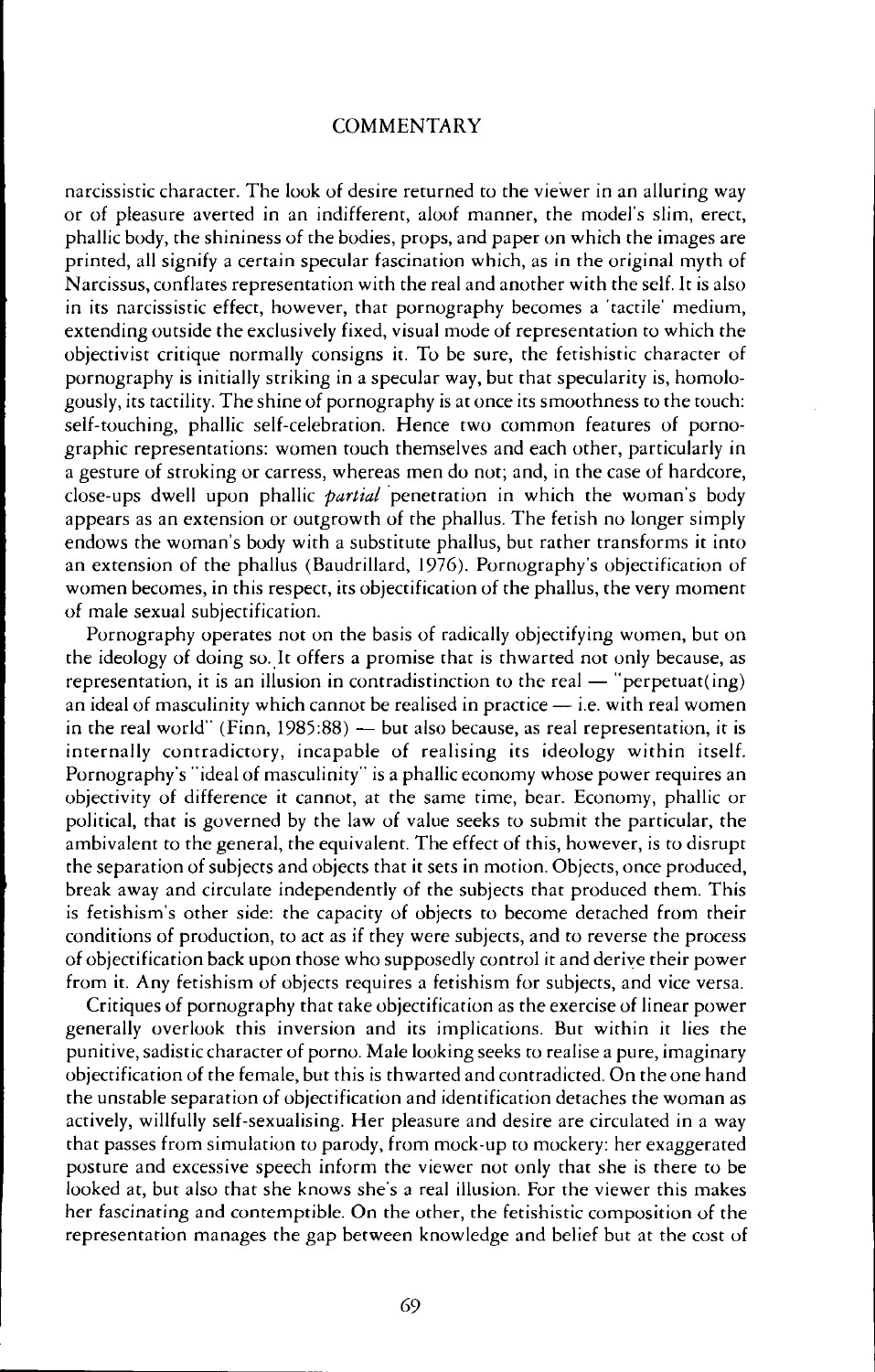# KNIGHT/KAITE

disavowing difference and accentuating a narcissistic identification with the look's object : the fetishised woman becomes woman as fetish, woman as phallus, woman as the object in which the subject's subjectivity consists.

What are the political implications of this? If pornography's viciousness is instated contradictorily within its representational form, and not simply in its radical contrast to a real that exists outside and negates it, then intervention cannot consist simply in the 'de-sexualisation' of representation if, by this, we mean an empiricist project to remove genital explictness etc. Such a politics is insufficiently radical to the extent that it remains within the exclusivist separation of representation and the real, objects and subjects, and confines itself to an 'either/or-ism' in which patriarchal power consists. What is pornographic about pornography is its complicity with the management of the instabilities of phallic economy, viz. its fetishistic character. A radical intervention in porno must address itself to opening up those instabilities, to de-fetishising sexual representation, and confronting men with the phallic economy of their pleasure and desire. When Finn states that porno tells us a lot about men's sexuality she assumes a privileged position of objective detachment which must then be made practical. For its viewers, pornography says nothing at all about their sexuality: its silence in this respect, its ability to take that sexuality for granted, is the very privilege that must be shattered. To liberate ourselves from the "austere monarchy of sex", sex must be made, quite literally, insignificant, removed from the'semiocracy' that fetishism is all about; and to do that it must first be made to signify everything it can.

> Department of Sociology McMaster University

Department of Sociology and Anthropology Carleton University

#### References

Baudrillard, J. (1976) L'echange symbolique et la mort, Paris: Gallimard.

Burgin, V. (1982a) "Looking at photographs", in V. Burgin (ed.) Thinking Photography, London: Macmillan

Burgin, V. (1982b) "Photography, Fantasy, Function", in V. Burgin (ed.), op. cit.

Coward, R. (1982) "Sexual Violence and Sexuality", Feminist Review, 11.

Ellis, J. (1980) "Photography/Pornography/Art/Pornography", Screen, 21, 1.

Ellis, J. (1982) Visible Fictions, London: Routledge and Kegan Paul.

Finn, G. (1985) "Patriarchy and Pleasure: The Pornographic Eye/I", Canadian Journal of Political and Social Theory, 9, 1-2.

Freud, S. (1962) Three Essays on the Theory of Sexuality, New York: Avon.

Freud, S. (1961) "Fetishism", Standard Edition, Vol. 21, London: The Hogarth Press.

Mort, F. (1980) "The Domain of the Sexual", Screen Education, 36.